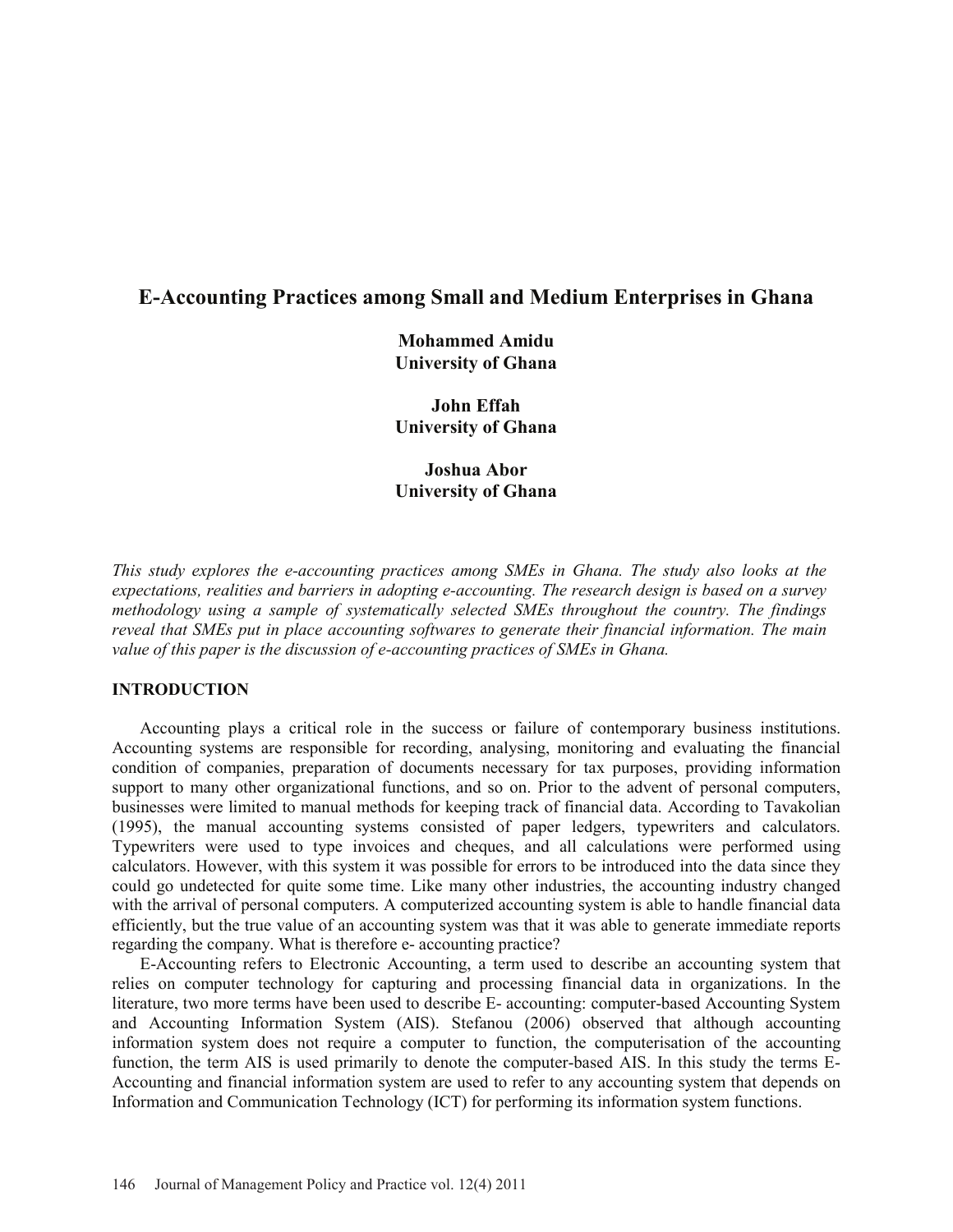Unlike other information systems, Accounting was one of the first functional areas to benefit from computerization when computers were initially introduced to organizations (Doost, 1999). Furthermore, Tavakolian (1995) noted that an accounting package is usually one of the first major computer packages that a company purchases and it is one of the two business applications often used, with word processing being the other. It should not be a surprise because Accounting plays a very significant role in the performance of organizations. According to Stefanou (2006) the primary purpose of an accounting information system (AIS) is the collection and recording of data and information regarding events that have an economic impact on organisations and the maintenance, processing and communication of such information to internal and external stakeholders. The information is used for the evaluation of the financial position of the organization and for decision-making purposes.

 Despite the significance of E-Accounting and its widespread use, there has been relatively little research in the area. Stefanou (2006) noted that a number of authors in various countries share similar views on the lack of research in the area of AIS. This study therefore contributes to filling the gap by exploring the adoption and use of E-Accounting in Ghana. The specific objectives are to assess the state of the art of e-accounting systems use among Small and Medium Enterprises (SMEs) in Ghana, and to examine the benefits and obstacles facing SMEs in the adoption of e-accounting systems.

 The rest of the paper is structured as follows: Section two discusses the extant literature. Section three describes the methodology used. Section four discusses the results of the study and finally section fives concludes the study.

### **LITERATURE REVIEW**

 Small businesses remain an important part of the business environment ((Holmes & Nicholls, 1988; Norwell, 1998; Mitchell, Reid & Smith, 1998). Mitchell, Reid & Smith (1998), underscoring the strategic importance of accounting to firms, noted that the use of management accounting information could be linked to the success or failure of an SME.

 In order to survive, SME owners and managers need updated, accurate and timely accounting information (Lohman, 2000; Amidu and Abor, 2005). Accounting systems are responsible for analysing and monitoring the financial condition of firms, preparation of documents necessary for tax purposes, providing information to support the many other organizational functions such as production, marketing, human resource management, and strategic planning. Without such a system it will be very difficult for SMEs to determine performance, identify customer and supplier account balances and forecast future performance of the organisation. The primary purpose of an accounting information system (AIS) is the collection and recording of data and information regarding events that have an economic impact upon organisations and the maintenance, processing and communication of such information to internal and external stakeholders (Stefanou, 2006). When organizations adopt e-accounting, they usually discover that even though computerized accounting systems handle financial data efficiently, their true value is that they are able to generate immediate reports regarding the organization (Hotch, 1992).

 Prior to the advent of personal computers, businesses were limited to two methods for keeping track of financial data (Tavakolian, 1995). One method was to install a mainframe computer and set up a data processing department. This approach had its own difficulties: the mainframe computer was expensive and many qualified ICT personnel were required to handle the various tasks involved in processing the accounting data. In most cases, large corporations were the only organizations that could afford such an expensive system.

 The other option was to have a manual accounting system. Such a system consisted of paper ledgers, typewriters and calculators. Each customer or vendor was on a separate ledger card which contained all the transactions for that company. Typewriters were used to type invoices and cheques, and all calculations were performed using calculators. The key drawback of the manual system was that it was possible for errors to be introduced into the system and that the error could go undetected for quite some time.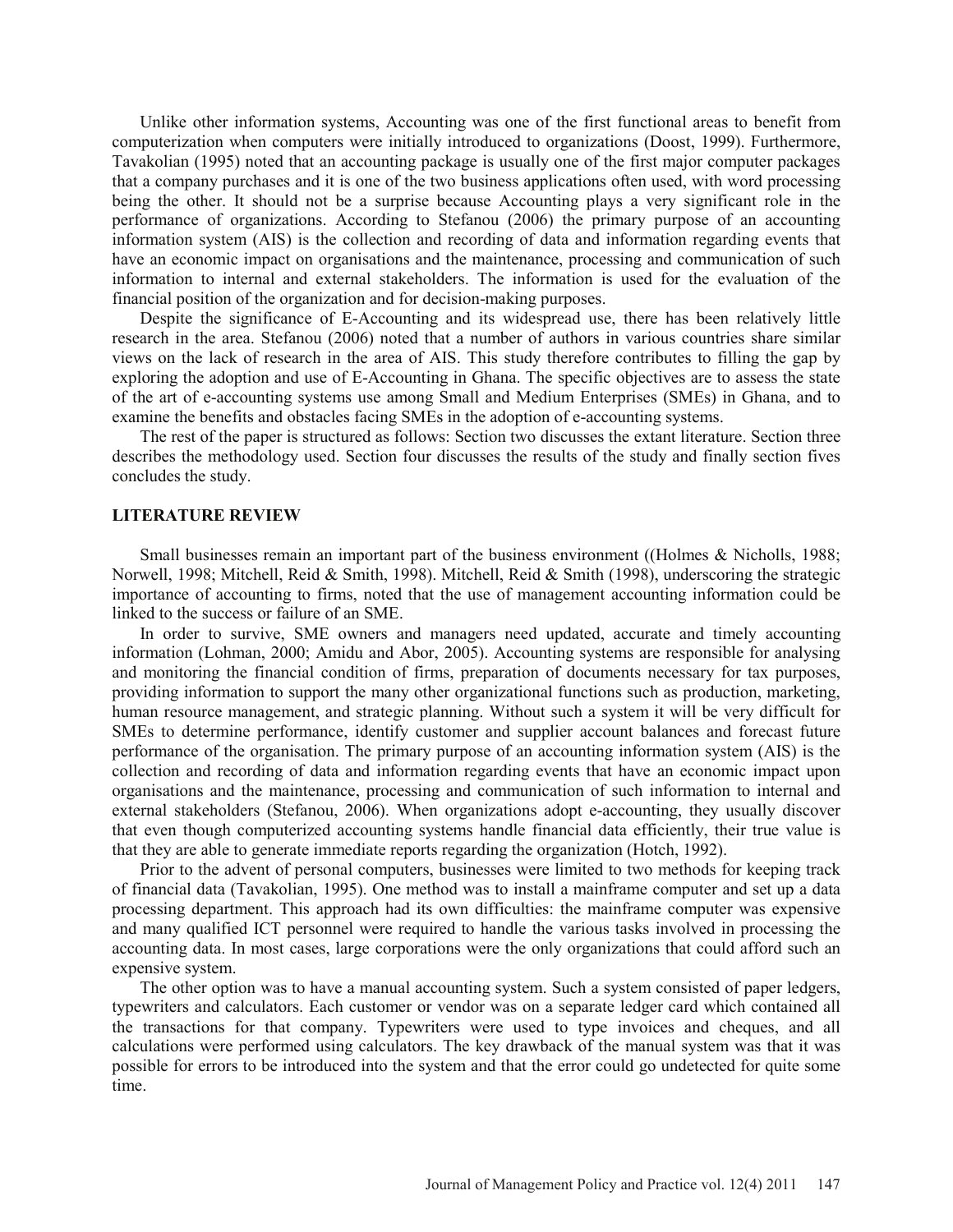Initially SMEs had no option but to adopt manual systems since the mainframe accounting system was not within their means. However, with the introduction of PC-based Accounting Systems, both the computer hardware and the accounting software have become cheaper, creating an opportunity for SMEs to adopt e-accounting. Nevertheless, there are several factors that determine whether an organization adopts e-accounting or not. Such factors have created a division between e-accounting adopters and nonadopters.

 Although the proliferation of accounting software and PC has created an opportunity for SMEs to adopt e-accounting, it also creates problems for innovation adoption. Accounting is a critical application in companies of all sizes, computer managers are hence caught in a no-win situation. They are encouraged to embrace new technologies or face obsolescence. On the other hand, experimenting with new technologies at the expense of the accounting data can be a risky proposition (Preston, 1993). Changing accounting systems to fit new technology can be a very difficult task: data needs to be converted from the existing system to new system, accounting staff and all users need to be retrained and sometimes source documents and reports need to be redesigned.

 Studying the factors that influence computer adoption, internet adoption and accounting software adoption, Taragola et al (2001) concluded that the probability of computer adoption is significantly influenced by business size, importance of creativity and innovation, education level and computer training of the firm manager and the partner. However, internet adoption is positively related to computer training of the firm manager, creativity and innovation, growth, stabilisation and negatively related to intrinsic objectives (being independent). Nevertheless, the intention to adopt accounting software is positively related to a favourable attitude towards accountancy and 'intrinsic objectives'. The conclusion of the study shows that factors determining e-accounting adoption are actually different from those determining ICT adoption in general.

 The theory of diffusion of innovations (Rogers, 1995) offers a conceptual framework for analysing the adoption of ICT by firms. According to the theory, besides external variables, personal characteristics of the firm manager and firm characteristics do have an impact on the adoption of innovations.

 One issue that remains is whether adopters of e-accounting make maximum use of the system. Marriott and Marriott (2000) noted that companies used computers for the preparation of management accounting information, but usually not to their full potential. It is therefore important that the research in e-accounting adoption is not limited to adopters and non-adopters, but that for even adopters the extent to which e-accounting is used to the maximum be studied.

#### **RESEARCH METHODOLOGY**

 This study relied on a sample of systematically selected SMEs throughout the country. We sampled 200 SMEs from the NBSSI database. SMEs in Ghana are defined as firms employing less than 100 workers. Out of the 200 questionnaire sent out, 58 were received, representing 29%. The resulting response rate was expected for a survey of this type considering that empirical studies involving SMEs have been known to generate far lesser percentage response rates. The sample included both users and non users of e-accounting systems. The survey instruments included open ended and closed ended questionnaires. We also followed up with personal or telephone interviews with managers of these firms. In order to ascertain the benefits of e-accounting, we focused on SMEs that adopt accounting software in their operations. Users of accounting software were selected from the cliental lists of some accounting software application providers. The benefits of e-accounting adoption were also measured with a five point Likert-type rating scale. Data obtained from respondents was entered into an SPSS database application for analysis. The findings are presented by the use of descriptive statistics.

#### **ANALYSIS OF RESULTS**

In this section, we present an analysis and discussion of the empirical results.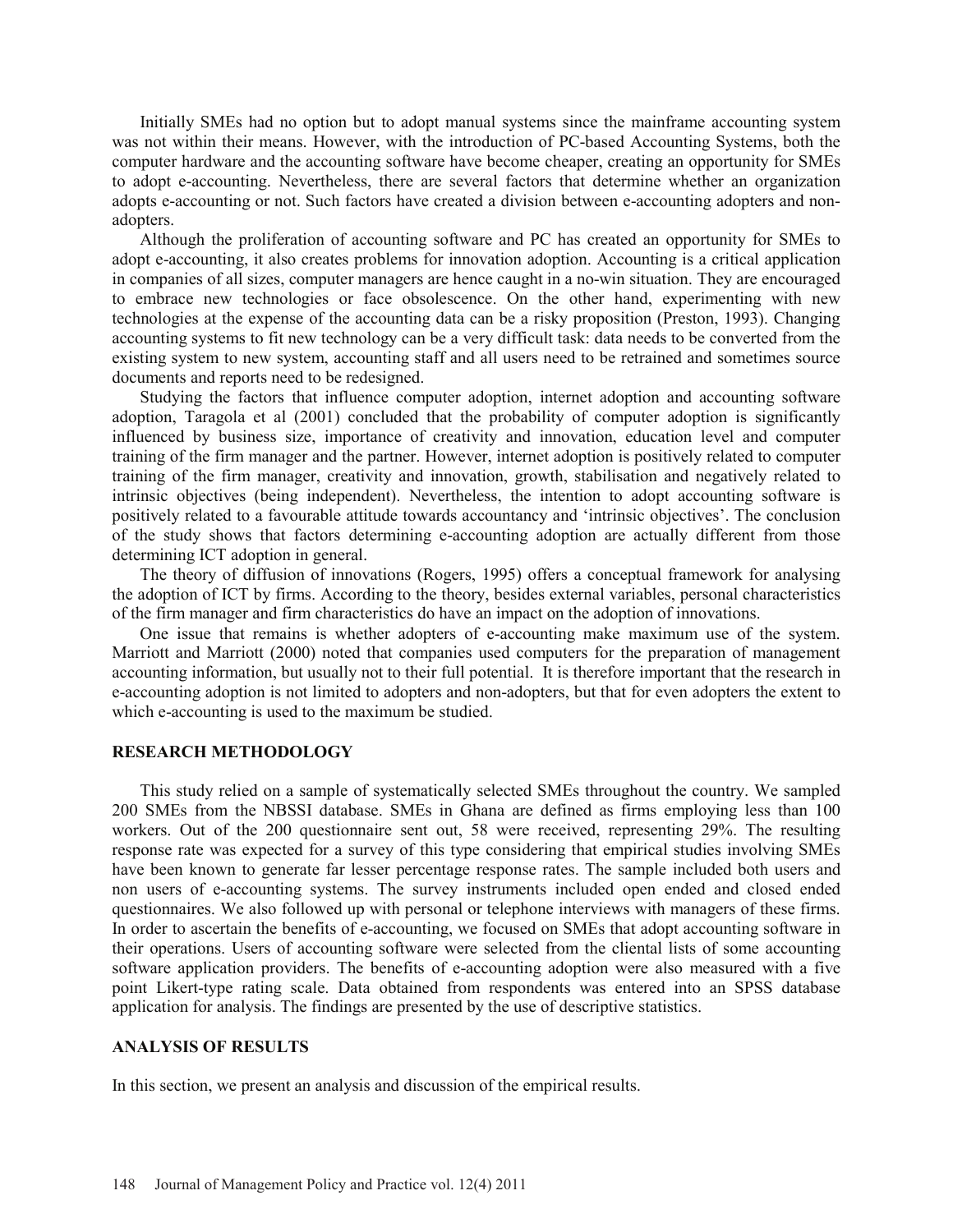#### **Characteristics of the Sampled Firms**

 Table 1 presents the characteristics of the firms based on, size, form, ownership, gender and industry classifications. On the size classifications, the firms were grouped as: micro representing 10% of valid respondents, small (31%) and medium (59%). The form of business organisation was also identified: Sole proprietorships were made up of 17% of the total respondent firms, 7% of the valid respondent firms were organised as partnership and the remaining 76% were organised as limited liability companies. In terms of ownership, majority (85%) of the firms were Ghanaian owned. Foreign firms were made up of 10% of respondents and 5% of total valid respondent firms were owned by both Ghanaians and foreigners. Majority (79%) of the firms were male owned. Eight industries were identified and they are agriculture, representing 15% of valid respondents, manufacturing (40%), mining and construction (5%), wholesale and retail trade (16%), hotel and hospitality (9%), information technology (5%), medical service (7%) and general services (3%).

|                                  | Frequency      | Percentage |
|----------------------------------|----------------|------------|
| Size                             |                |            |
| Micro                            | 6              | 10         |
| Small                            | 18             | 31         |
| Medium                           | 34             | 59         |
| Form                             |                |            |
| Sole-proprietor                  | 10             | 17         |
| Partnership                      | 4              | 7          |
| <b>Limited Liability Company</b> | 44             | 76         |
| Ownership                        |                |            |
| Ghanaian                         | 49             | 85         |
| Foreign                          | 6              | 10         |
| Both                             | $\overline{3}$ | 5          |
| Gender                           |                |            |
| Male                             | 38             | 79         |
| Female                           | 4              | 8          |
| Both                             | 6              | 13         |
| Industry                         |                |            |
| Manufacturing                    | 23             | 40         |
| Agriculture                      | 9              | 15         |
| Construction & Mining            | 3              | 5.         |
| Hotel & Hospitality              | 5              | 9          |
| <b>Information Technology</b>    | 3              | 5          |
| <b>Medical Services</b>          | 4              | 7          |
| Wholesale & Retail Trade         | 9              | 16         |
| <b>General Services</b>          | $\overline{2}$ | 3          |
|                                  |                |            |

**TABLE 1 CHARACTERISTICS OF SAMPLED FIRMS** 

Survey results 2008

 Table 2 illustrates the background and training of the CEOs of respondent firms. As shown in Table 2, 76% of the CEOs have degrees or higher education and 17% have a diploma. CEOs of the respondent firms also have professional training in diverse disciplines: accounting and finance (22%), Economics (12%), management (26%), engineering (17%), law (7%), I.T (7%) and human resource (7%).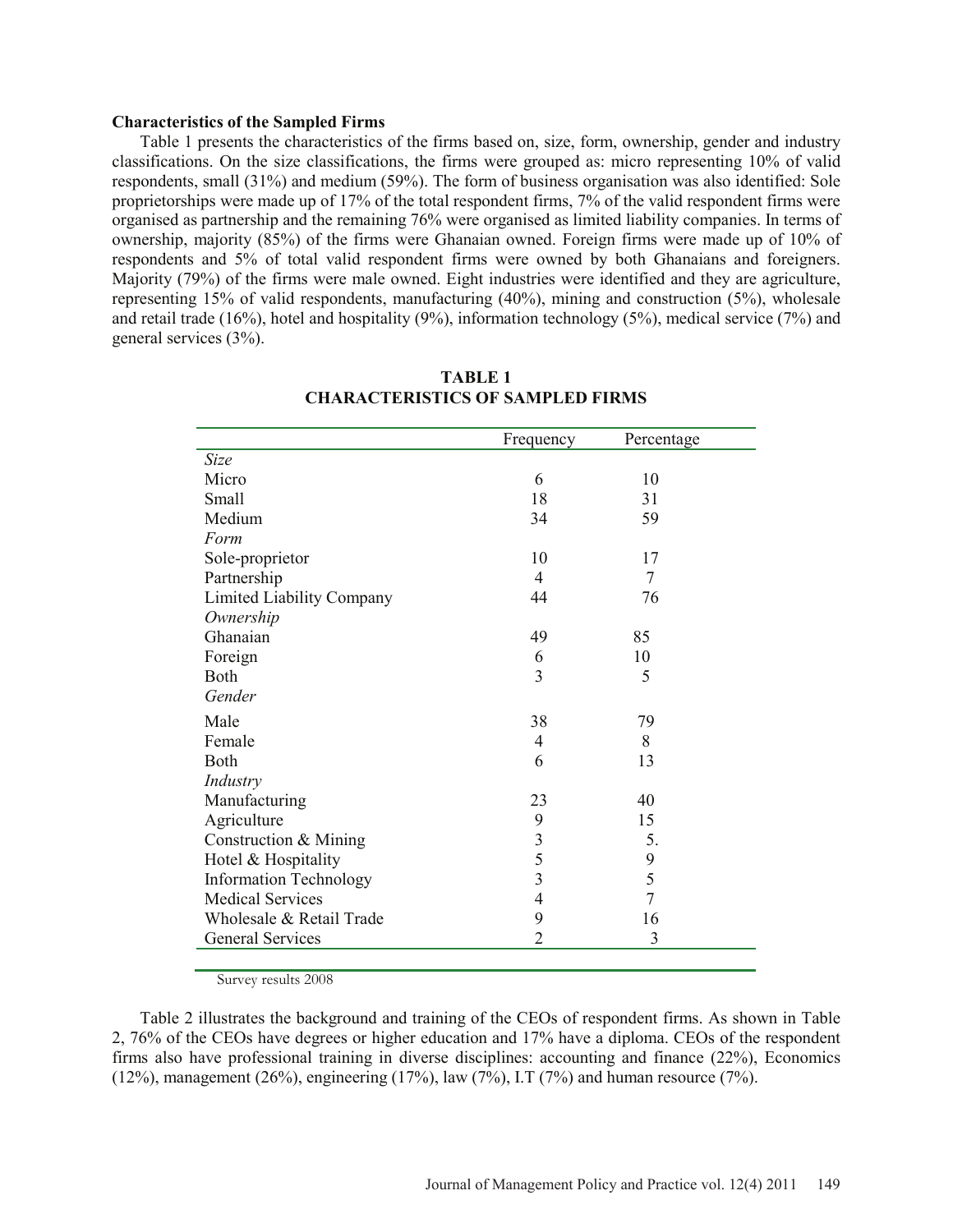|                               | Frequency | Percentage                  |
|-------------------------------|-----------|-----------------------------|
| Education of CEO              |           |                             |
| Primary                       |           | $\mathcal{D}_{\mathcal{A}}$ |
| Secondary                     | 3         |                             |
| Diploma                       | 10        | 17                          |
| Degree or Higher              | 44        | 76                          |
| Professional Training of CEO  |           |                             |
| Accounting & Finance          | 13        | 22                          |
| Economics                     |           | 12                          |
| Marketing                     | 15        | 26                          |
| Human Resources               | 4         |                             |
| Law                           | 5         | 9                           |
| Engineering                   | 10        |                             |
| <b>Information Technology</b> |           |                             |
|                               |           |                             |

### **TABLE 2 BACKGROUND AND TRAINING OF CEO**

Survey results 2008

 Table 3 gives a breakdown of the educational level of the accounting head and accounting staff of the firms. Accounting heads with professional qualification make up 26% of valid respondents. Those with a degree are 19%. Accounting heads with both degrees and professional qualifications are 24% and only 2% of accounting heads have secondary education. The accounting heads have the following professional designation: ACCA (29%), CA (21%) and CIMA (6%).

|                                        | Frequency | Percentage |
|----------------------------------------|-----------|------------|
| <b>Education of Accounting Head</b>    |           |            |
| Secondary                              |           | 2          |
| Diploma                                |           | 12         |
| Degree                                 | 11        | 19         |
| Professional Qualification             | 15        | 26         |
| Professional Qualification plus Degree | 14        | 24         |
| Professional Qualification             |           |            |
| CA(Ghana)                              | 12        | 21         |
| <b>ACCA</b>                            | 15        | 26         |
| <b>CIMA</b>                            | 2         | 4          |
| Others                                 | 29        | 50         |
|                                        |           |            |

**TABLE 3 BACKGROUND AND TRAINING OF ACCOUNTING HEAD** 

Survey results 2008

 Table 4 below gives a detailed summary of the accounting staff strength of the firms. Out of the valid respondents firms, 78% of the firms have a dedicated accounting staff. About 22% of the firms do not have dedicated accounting staff. Majority of the firms have accounting staff strength of about 1-5 making up 64% of valid respondent, this is followed by about 6-10 (24%), 11-20 (10%) and above 20 (2%). In addition to the number of accounting staff, the education level of the staff was analysed. Accounting staff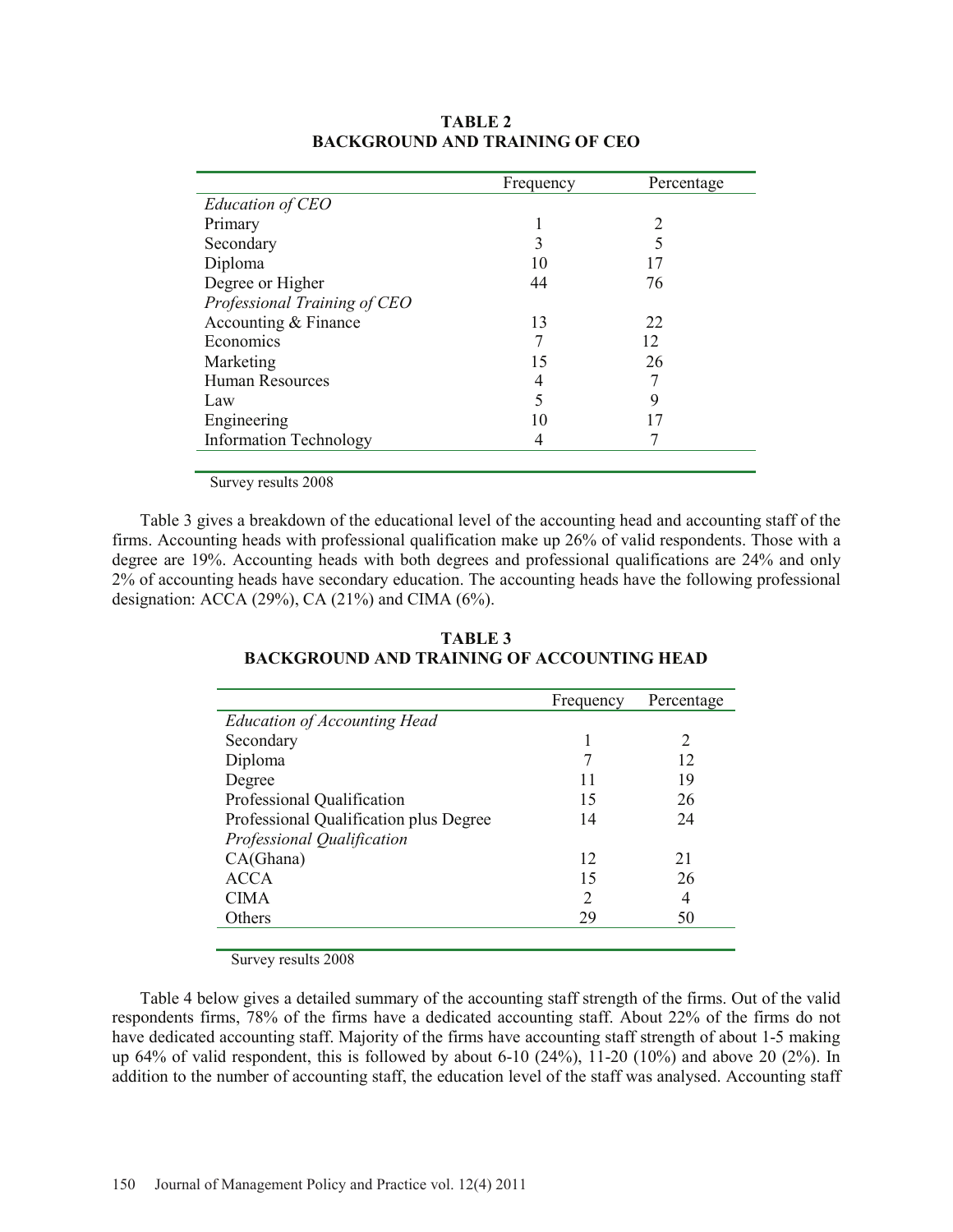who have degree make up 14% of the firms. HND holders are 26%, 19% are Chartered Accountants, those with postgraduate degree are 16%.

|                                   | Frequency | Percentage     |
|-----------------------------------|-----------|----------------|
| Have a Dedicated Accounting Staff |           |                |
| <b>Yes</b>                        | 45        | 78             |
| N <sub>0</sub>                    | 13        | 22             |
| Number of Accounting Staff        |           |                |
| $1 - 5$                           | 37        | 64             |
| $6-10$                            | 14        | 24             |
| $11 - 20$                         | 6         | 10             |
| Above 21                          | 1         | $\overline{2}$ |
| Qualification                     |           |                |
| <b>RSA</b>                        | 6         | 10             |
| <b>DBS</b>                        | 3         | 5              |
| <b>GCE/SSCE</b>                   | 6         | 10             |
| <b>HND</b>                        | 15        | 26             |
| Degree                            | 8         | 14             |
| Postgraduate Degree               | 9         | 16             |
| <b>Chartered Accountant</b>       | 11        | 19             |
|                                   |           |                |

## **TABLE 4 ACCOUNTING STAFF**

Survey results 2008

 Corollary to the above is to assess the state of the art of e-accounting systems use among SMEs in Ghana. The results as indicated in Table 5 suggest that almost all the respondents use computers in their operations and that all SMEs contacted use accounting softwares in their operations. This implies that majority of SMEs in Ghana have adopted e-accounting systems. The result of this study showed that Pastel, Sun business System, Tally, Sage, Excel and QuickBooks are the kinds of accounting softwares that SMEs have adopted. The result reveaded that majority of the SMEs (25%) are interested in excel based accounting system while 9% preferred the use of Sage accounting software. However, a study is needed to investigate how firm-level characteristics influence the adoption of e-accounting system. On platform of the accounting usage, majority of the respondents have some form of network. While 59% use network, 13% adopt peer-to-peer platform. Sixteen, representing 28% adopt standalone system.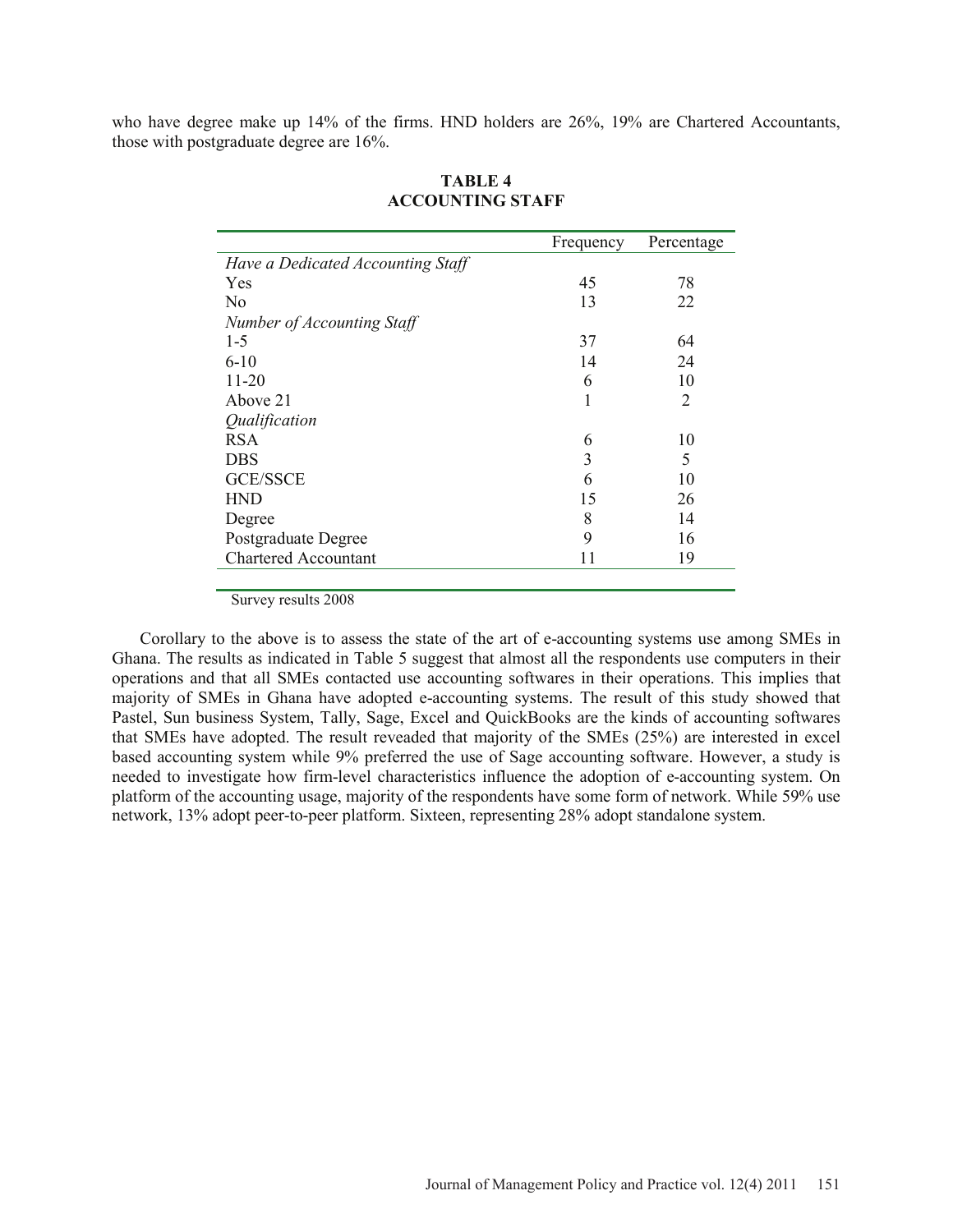| Use of computers in operations           | <b>Respondents</b> | Percentage       |
|------------------------------------------|--------------------|------------------|
| Yes                                      | 56                 | 97               |
| N <sub>o</sub>                           | $\overline{2}$     | $\overline{3}$   |
| <b>Total</b>                             | 58                 | <b>100</b>       |
| Use of accounting softwares in operation |                    |                  |
| Yes                                      | 56                 | 100              |
| N <sub>o</sub>                           | $\theta$           | $\boldsymbol{0}$ |
| <b>Total</b>                             | 56                 | 100              |
| Kinds of accounting softwares            |                    |                  |
| Pastel                                   | 7                  | 13               |
| Sun business systems                     | 6                  | 11               |
| Tally                                    | 13                 | 23               |
| Sage                                     | 5                  | 8                |
| Excel                                    | 14                 | 25               |
| QuickBooks                               | 4                  | $\overline{7}$   |
| Others                                   | 7                  | 13               |
| <b>Total</b>                             | 56                 | 100              |
| <b>Platform</b>                          |                    |                  |
| Network                                  | 33                 | 59               |
| Standalone                               | 16                 | 28               |
| Peer-to-peer                             | $\overline{7}$     | 13               |
| <b>Total</b>                             | 56                 | 100              |

### **TABLE 5 STATUS OF COMPUTER USAGE**

Survey results 2008

 Table 6 shows the goals for implementing computerised accounting systems among SMEs in Ghana. Out of 56 SMEs who use computers in their operations, 44 representing 79% of the respondents reiterated that the use of computer enables them to reduce cost, enhance clerical works, provide sufficient space to store data and process information for management decision. Two (4%) indicate that the use of computer has enabled them to effectively manage their cost of operation, 5% mentioned that their computer usage reduces clerical works, 4% use computer to facilitate storage of data while 8% of the respondents use computers to provide timely management information for decision making.

 With regard to accounting and finance functions of accounting software, almost all the respondents indicated that they use the software for accounts receivables functions as well as accounts payables, inventory management, payroll, general ledger, fixed assets management, bank reconciliation and cash management. Eighty four percent of the SMEs are satisfied with the performance of their accounting software. It is only small number of the firms selected who were not very satisfied with the results of their accounting software.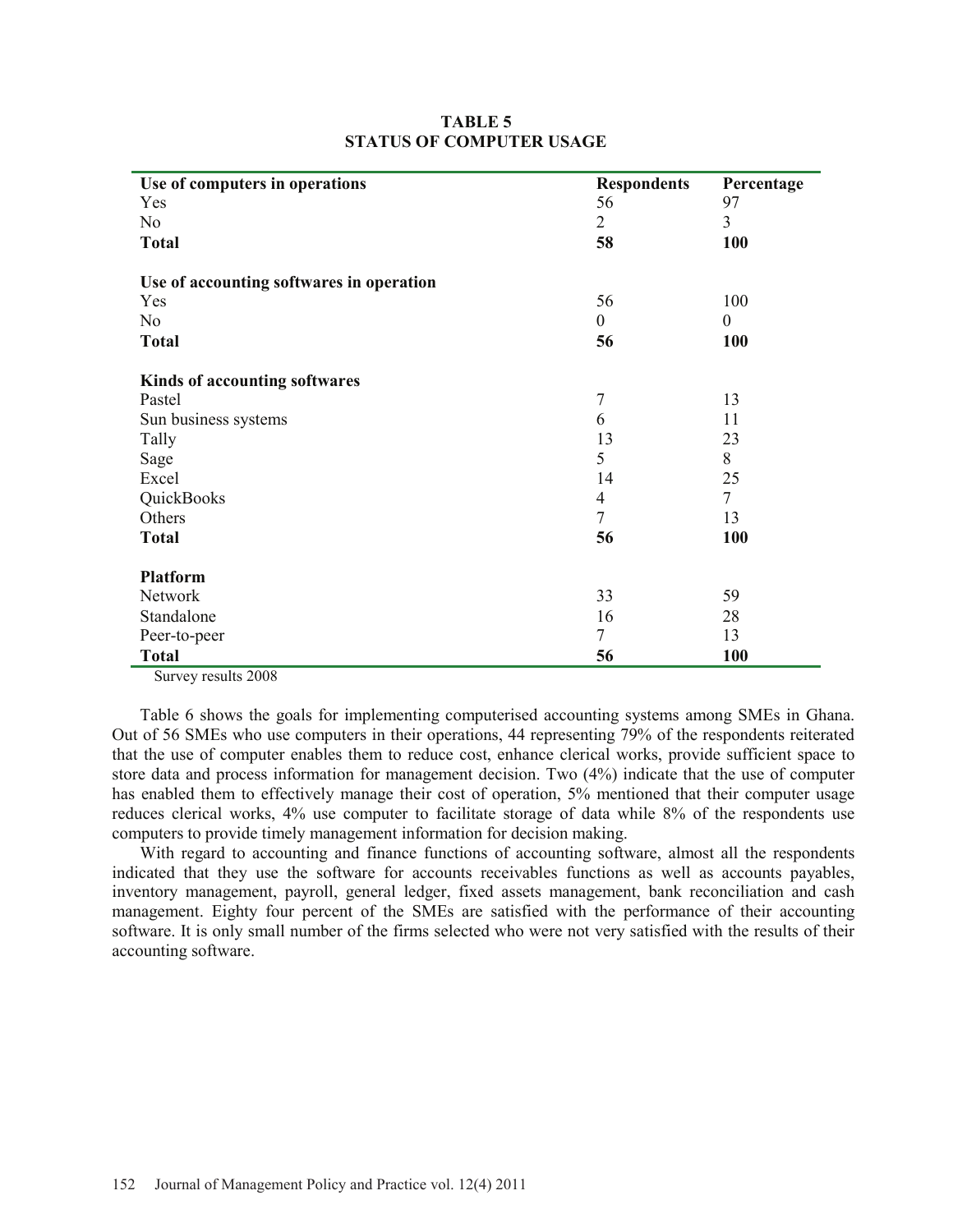| <b>Benefits</b>                         | <b>Respondents</b> | Percentage     |
|-----------------------------------------|--------------------|----------------|
| Timely information management           | 5                  | 8              |
| Large storage capacity                  | 2                  | 4              |
| Reduction of clerical works             | 3                  | 5              |
| Cost effectiveness                      | $\overline{2}$     | 4              |
| All the above                           | 44                 | 79             |
| <b>Total</b>                            | 56                 | 100            |
| <b>Functionality</b>                    |                    |                |
| Account receivables                     | $\overline{2}$     | 4              |
| Account payables                        | $\overline{2}$     | 4              |
| Inventory management                    | $\overline{c}$     | 4              |
| Pay roll                                | $\overline{c}$     | 4              |
| General ledger                          | 3                  | 5              |
| Fixed assets management                 |                    | $\overline{2}$ |
| Bank reconciliation and cash management | 2                  | $\overline{4}$ |
| All the above                           | 42                 | 75             |
| <b>Total</b>                            | 56                 | 100            |
| <b>Performance</b>                      |                    |                |
| Very satisfied                          | 22                 | 39             |
| Somewhat satisfied                      | 25                 | 45             |
| Somewhat dissatisfied                   | 6                  | 11             |
| Very dissatisfied                       | 3                  | 5              |
| <b>Total</b>                            | 56                 | 100            |

### **TABLE 6 GOALS OF IMPLEMENTING COMPUTERISED SYSTEMS**

Survey results 2008

 With the issue of the benefits of computerised accounting information in mind, a question was designed to explore the significance, prevalence and potential problems and challenges inherent in most Ghanaian SMEs. The survey result shows that majority of the respondents encounter problems in supply of electricity as 38% of the respondents say they have problems in accessing uninterrupted supply of power. The result shows that 25% of the SMEs contacted indicated that frequent breakdown of their accounting system is their next biggest problem. However, only 5 firms representing 8% indicated that they face all the problems listed. These include, inaccurate reports generated by the accounting systems, frequent breakdown of the system, inability of the system to support large volumes of data, lack of constant supply of power, inability to import or / and export data, and inability to fully comprehend and interpret the results from the system.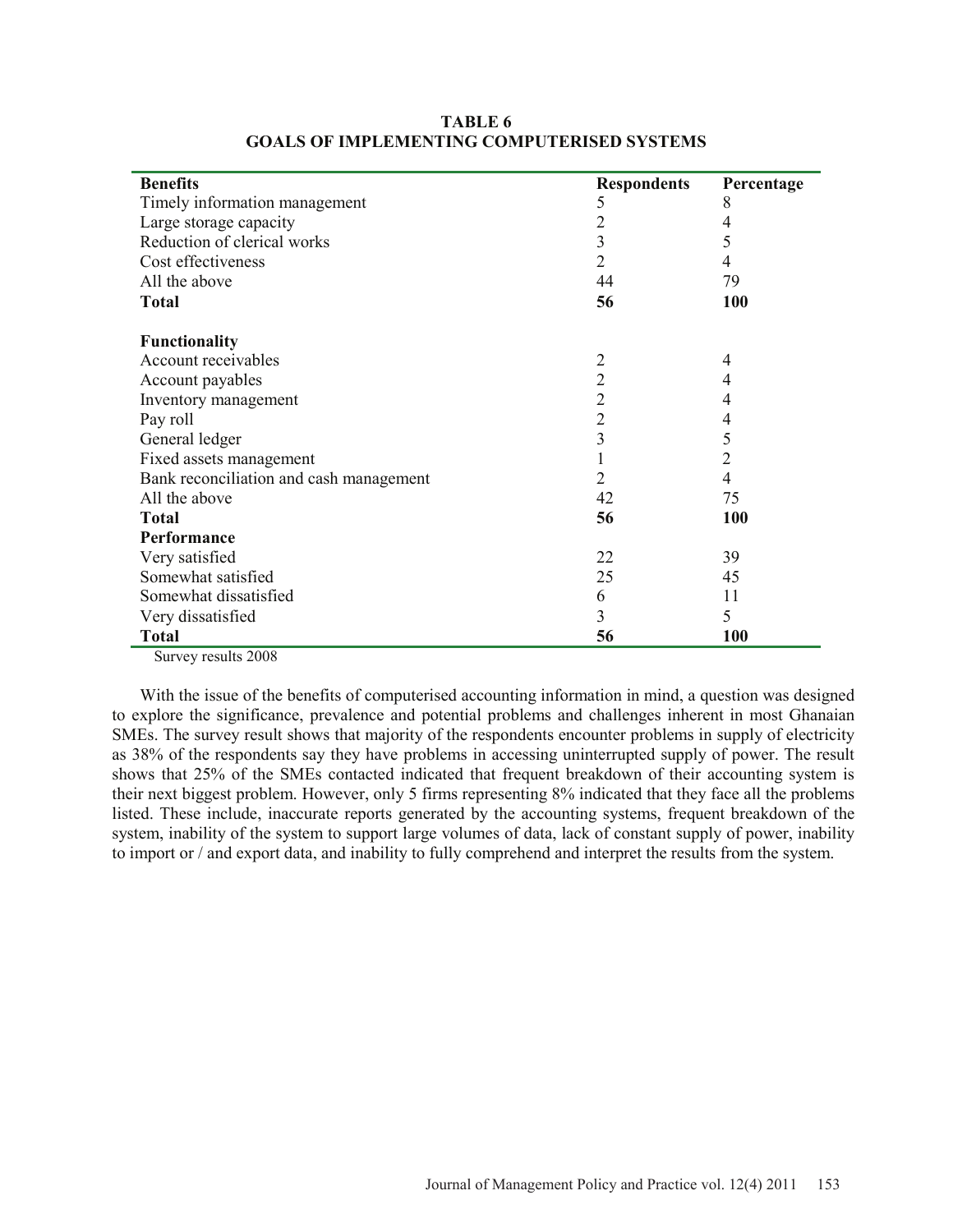| TABLE 7                                                      |  |
|--------------------------------------------------------------|--|
| PROBLEMS AND CHALLENGES OF IMPLEMENTING COMPUTERISED SYSTEMS |  |

| <b>Problems</b>                                         | <b>Respondents</b> | Percentage |
|---------------------------------------------------------|--------------------|------------|
| Inaccuracy of reports                                   |                    |            |
| Frequent breakdown of the system                        | 14                 | 25         |
| Inability of the system to support large volume of data | 6                  | 11         |
| Lack of constant supply of electricity                  | 21                 | 38         |
| Inability to import or / and export data                |                    |            |
| Inability to fully comprehend and interpret the results | 4                  |            |
| All the above                                           |                    |            |
| <b>Total</b>                                            | 56                 | 100        |

Survey results 2008

 Table 8 shows how SMEs can manage and improve upon their accounting systems. Almost all the respondents contacted suggest that the system should be easier to up-date, the use of multiple window operations at the same time should be encouraged and the need to use the firm logo on the invoice within the system should be included in the package. In addition, customisation of report will solve the problem of the inability of the SMEs to fully comprehend and interpret the results generated from the system.

**TABLE 8 WAYS OF IMPROVING THE SYSTEM** 

| Ways of improving the system                                   | <b>Respondents</b> | Percentage |
|----------------------------------------------------------------|--------------------|------------|
| The needs to be easier for updates                             |                    |            |
| Multiple window operations at the same time                    |                    |            |
| The need to use the firm logo on the invoice within the system |                    |            |
| Customisation of report                                        |                    |            |
| All the above                                                  | 49                 | 87         |
| <b>Total</b>                                                   | 56                 | 100        |

Survey results 2008

#### **CONCLUSION**

 The study examined the e-accounting practices among Ghanaian SMEs. The study revealed that almost all the SMEs sampled attach a lot of importance to financial information by employing at least degree /HND holders and Chartered Accountants to handle their accounting information. The study also showed that majority of the firms put in place accounting softwares to generate their financial information. This has the tendency to reduce cost, enhance clerical works, provide sufficient space to store data and process information for management decision in a timely manner. In terms of functionality, the results of the study showed that almost all the SMEs use the software for accounts receivables functions as well as accounts payables, inventory management, payroll, fixed assets management, bank reconciliation and cash management. The results of the study also revealed that majority of the SMEs encounter problems in supply of electricity with the frequent breakdown of their accounting system. We found that almost all the SMEs are generally satisfied with the performance of their accounting software.

 It is recommended that SMEs in Ghana adhere to good and standard accounting principles in their operations. The adoption of e-accounting would ensure proper accounting practices as good accounting practices have several implications for entrepreneurs and SME managers. Good accounting and control systems could assist in evaluating the performance of the organisation and its managers. SMEs with proper books of accounts are often capable of attracting external financing easily than those with no good